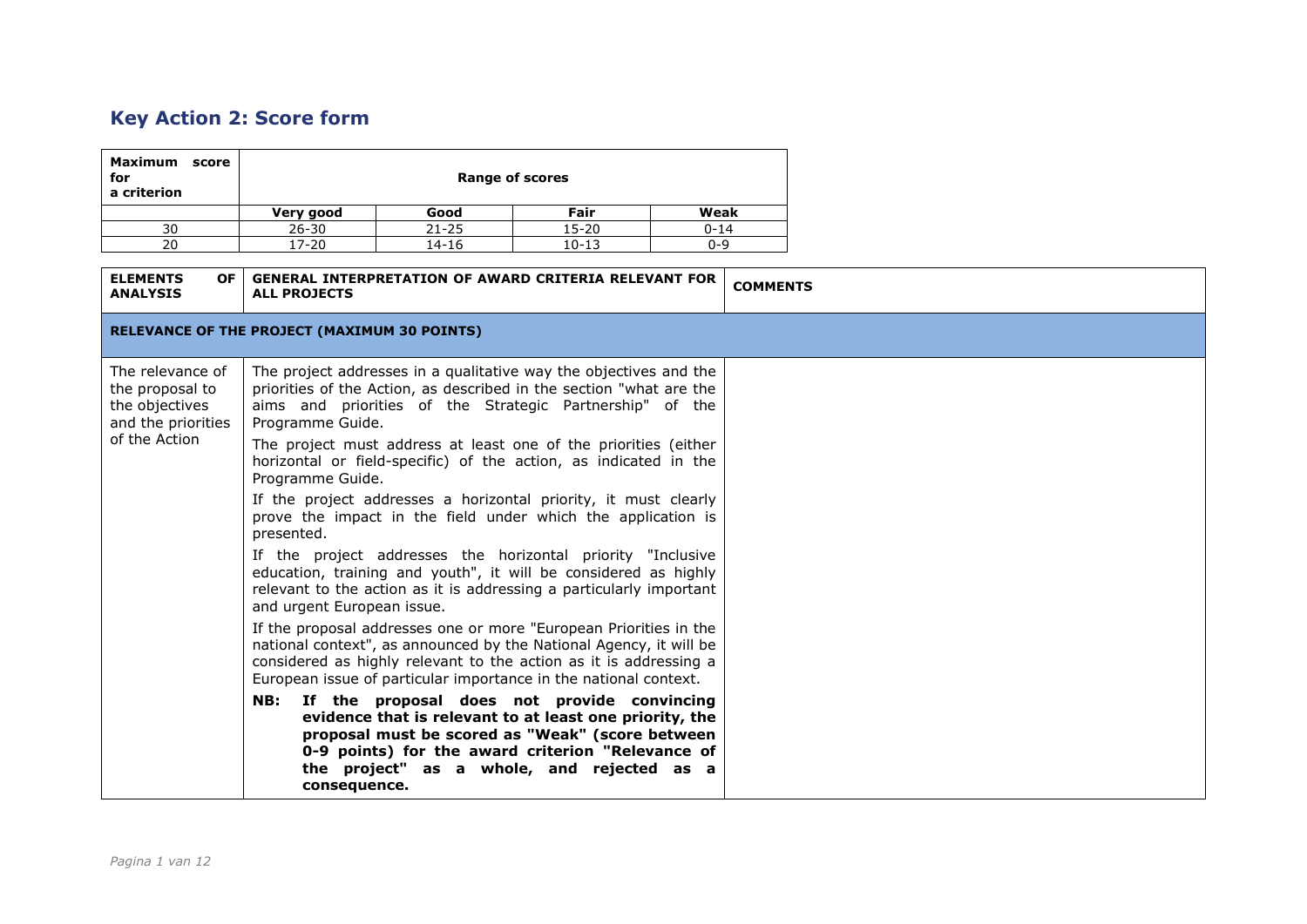| The extent to<br>which the<br>proposal is based<br>on a genuine and<br>adequate needs<br>analysis                                                                                          | The proposal proves that a solid analysis, drawing on existing<br>knowledge, know-how and practice, has been carried out to<br>identify needs of the target group(s), and organisations.<br>The needs identified are relevant for the field under which the<br>proposal was submitted and are clearly linked to those priorities<br>of the Action that the project intends to meet.                                                                                                                                                                                                                                                                                                                                     |  |
|--------------------------------------------------------------------------------------------------------------------------------------------------------------------------------------------|-------------------------------------------------------------------------------------------------------------------------------------------------------------------------------------------------------------------------------------------------------------------------------------------------------------------------------------------------------------------------------------------------------------------------------------------------------------------------------------------------------------------------------------------------------------------------------------------------------------------------------------------------------------------------------------------------------------------------|--|
| The extent to<br>which the<br>objectives are<br>clearly defined,<br>realistic and<br>address issues<br>relevant to the<br>participating<br>organisations and<br>target groups              | The objectives of the project are clearly stated and can be<br>achieved taking into account the nature and experience of the<br>partnership.<br>The proposal identifies and adequately addresses clearly<br>specified needs of the target group of the project.                                                                                                                                                                                                                                                                                                                                                                                                                                                         |  |
| The extent to<br>which the<br>proposal is<br>suitable of<br>realising<br>synergies<br>between different<br>fields of<br>education,<br>training and<br>youth                                | The project is likely to produce outcomes that may be relevant<br>also for other fields of education, training and youth than the<br>field that is expected to be most impacted by the project.                                                                                                                                                                                                                                                                                                                                                                                                                                                                                                                         |  |
| The extent to<br>which the<br>proposal is<br>innovative and/or<br>complementary<br>to other<br>initiatives and<br>projects already<br>carried out by<br>the participating<br>organisations | The project is likely to produce results that will be innovative for<br>its field in general, or for the geographical context in which the<br>project is implemented. The innovative dimension of a project<br>can relate to the content of the outputs produced by the project,<br>and/or to the working methods applied, and/or to the<br>organisations and persons involved or targeted. For example it<br>will produce something significantly new in terms of learning<br>opportunities, skills development, access to information,<br>recognition of learning outcomes etc.<br>The project will add to the existing knowledge, know-how and/or<br>practices of the organisations and persons involved.<br>AND/OR: |  |
|                                                                                                                                                                                            | If the application is based on a previous project or existing                                                                                                                                                                                                                                                                                                                                                                                                                                                                                                                                                                                                                                                           |  |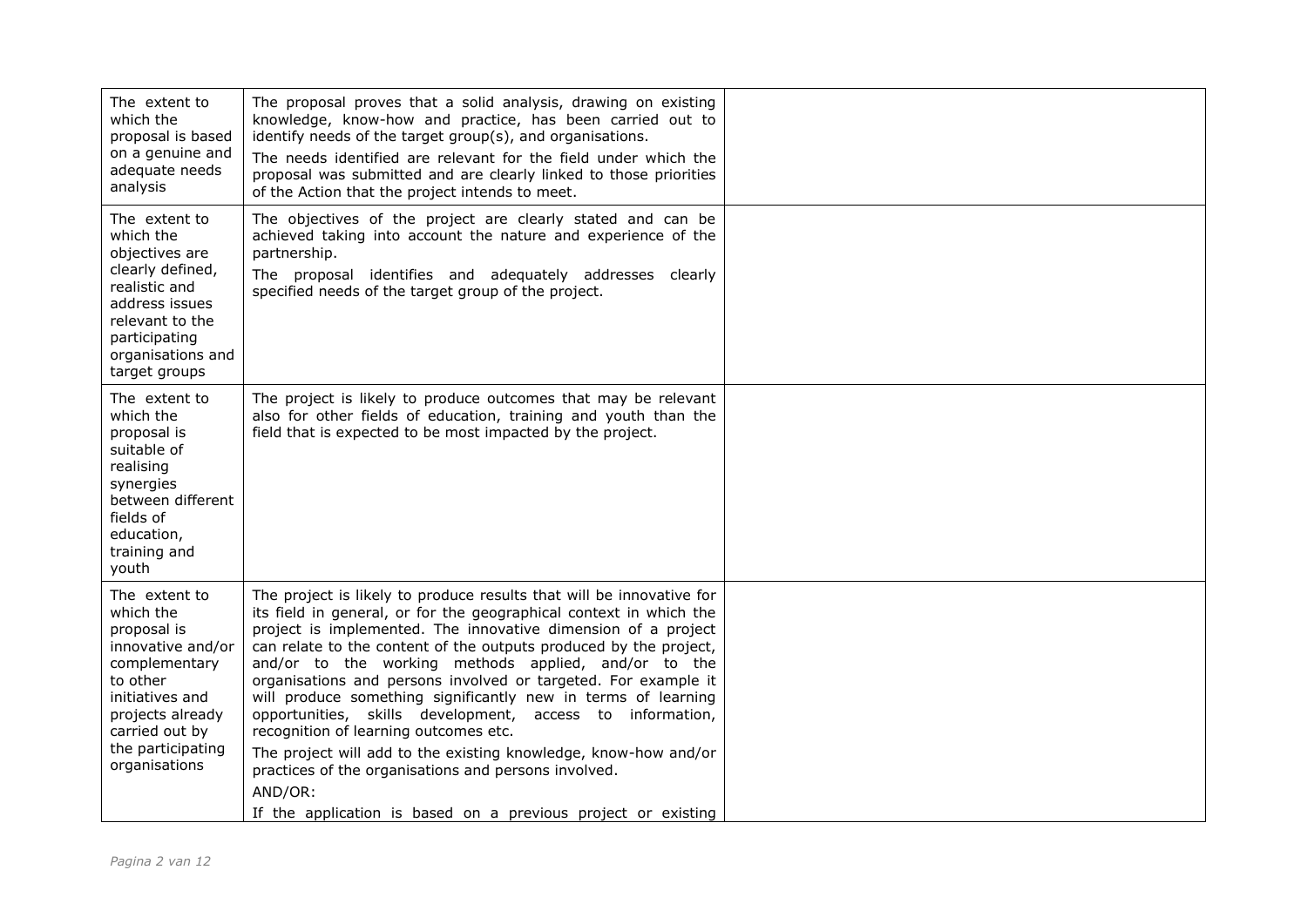| The extent to<br>which the<br>proposal brings<br>added value at<br>EU level through<br>results that<br>would not be<br>attained by<br>activities carried<br>out in a single<br>country | innovative content, it demonstrates significant added value<br>compared to the previous project results or in terms of new<br>target groups, educational, training or youth activities or<br>geographical spread, and contributes to improving the quality of<br>teaching/learning training in the countries participating in the<br>project. In so far as the initial developer of these previous results<br>is not participating in the project, the relationship between the<br>participating organisations and the initial developer are<br>transparent and respect pre-existing rights.<br>The proposed innovation or complementarity is proportional to<br>the scale of the project and the experience of the participating<br>organisations.<br>In case of inclusion projects involving staff or learners with<br>special needs or fewer opportunities, the level of innovation<br>should be considered in relation to the possibilities of the target<br>groups involved.<br>The transnational dimension clearly adds value in terms of<br>project outcomes; the participating organisations will be able to<br>achieve results that would not be reached by organisations from<br>a single country. |               |
|----------------------------------------------------------------------------------------------------------------------------------------------------------------------------------------|--------------------------------------------------------------------------------------------------------------------------------------------------------------------------------------------------------------------------------------------------------------------------------------------------------------------------------------------------------------------------------------------------------------------------------------------------------------------------------------------------------------------------------------------------------------------------------------------------------------------------------------------------------------------------------------------------------------------------------------------------------------------------------------------------------------------------------------------------------------------------------------------------------------------------------------------------------------------------------------------------------------------------------------------------------------------------------------------------------------------------------------------------------------------------------------------------------------|---------------|
|                                                                                                                                                                                        | RELEVANCE OF THE PROJECT (MAXIMUM 30 POINTS)                                                                                                                                                                                                                                                                                                                                                                                                                                                                                                                                                                                                                                                                                                                                                                                                                                                                                                                                                                                                                                                                                                                                                                 | <b>SCORE:</b> |
|                                                                                                                                                                                        | <b>QUALITY OF THE PROJECT DESIGN AND IMPLEMENTATION (maximum 20 points)</b>                                                                                                                                                                                                                                                                                                                                                                                                                                                                                                                                                                                                                                                                                                                                                                                                                                                                                                                                                                                                                                                                                                                                  |               |
| The clarity,<br>completeness<br>and quality of the<br>work<br>programme,<br>including<br>appropriate<br>phases for<br>preparation                                                      | The proposal shows that all phases of the project have been<br>properly designed in order for the project to realise its objectives.<br>The work programme is clearly defined, comprehensive and<br>realistic.<br>The project contains a clear and well-planned timetable.                                                                                                                                                                                                                                                                                                                                                                                                                                                                                                                                                                                                                                                                                                                                                                                                                                                                                                                                   |               |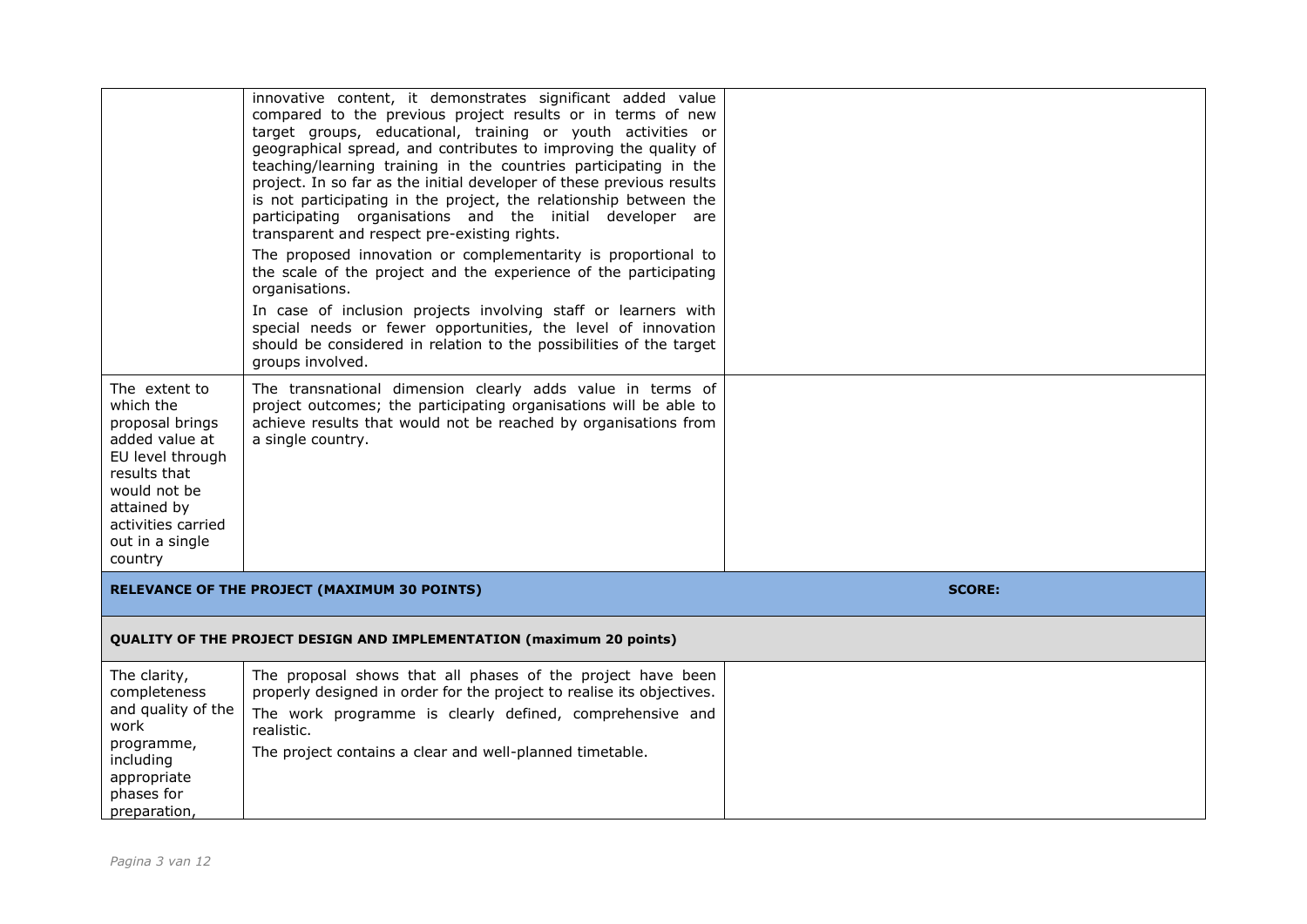| implementation,<br>monitoring,<br>evaluation and<br>dissemination                                                                                                                   |                                                                                                                                                                                                                                                                                                                                                                                                                                                                                               |  |
|-------------------------------------------------------------------------------------------------------------------------------------------------------------------------------------|-----------------------------------------------------------------------------------------------------------------------------------------------------------------------------------------------------------------------------------------------------------------------------------------------------------------------------------------------------------------------------------------------------------------------------------------------------------------------------------------------|--|
| The consistency<br>between project<br>objectives and<br>activities<br>proposed                                                                                                      | The proposed activities are well suited to address the identified<br>needs and reach the objectives that were set for the project.                                                                                                                                                                                                                                                                                                                                                            |  |
| The quality and<br>feasibility of the<br>methodology<br>proposed                                                                                                                    | The proposed methodology is realistic and appropriate for<br>producing the expected results.<br>The methodology builds on solid arguments/evidence basis and<br>takes account of existing knowledge and practice.                                                                                                                                                                                                                                                                             |  |
| The existence<br>and relevance of<br>quality control<br>measures to<br>ensure that the<br>project<br>implementation<br>is of high quality,<br>completed in<br>time and on<br>budget | The proposal foresees appropriate evaluation activities at critical<br>stages of the project, which will allow measuring the progress<br>and quality of the project activities and outcomes, the<br>appropriate use of funds. The quality control measures will allow<br>the project to take any necessary corrective measures in time.                                                                                                                                                       |  |
| The extent to<br>which the project<br>is cost-effective<br>and allocates<br>appropriate<br>resources to each<br>activity                                                            | The proposal provides value for money in terms of the results<br>planned as compared to the grant requested. The grant request<br>is realistic for a good quality implementation of the planned<br>activities.<br>If relevant, the project budget includes appropriate financial<br>support to allow staff or young people with special needs or<br>fewer opportunities, to participate fully and on equal footing with<br>other staff and participants (e.g. through special needs' funding, |  |
| If the project<br>plans training,<br>teaching or<br>learning<br>activities:                                                                                                         | exceptional costs, other sources).<br>In case transnational teaching, training or learning activities are<br>proposed, these contribute directly to the objectives of the<br>project and are strongly embedded in the project logic as a<br>whole. The proposal proves that the teaching, training or learning<br>activities in a specific field are embedded in a coherent package<br>of activities. The teaching, training or learning activities proposed                                  |  |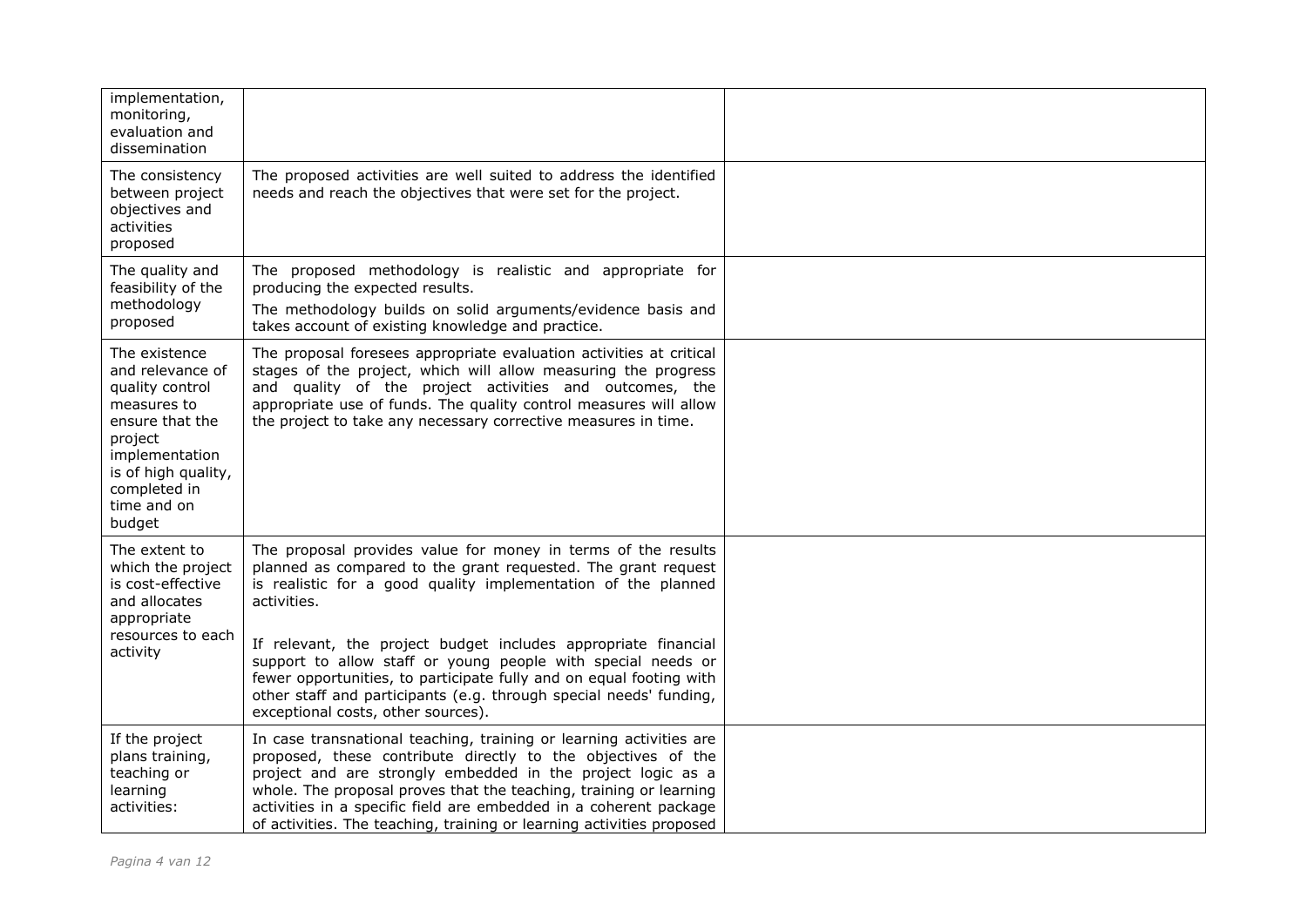| the extent to<br>which these<br>activities are<br>appropriate to<br>the project's<br>aims and involve<br>the appropriate<br>number of<br>participants | are of the appropriate volume, bring an added value and will<br>have a direct impact on the achievement of the project results.<br>The teaching, training or learning activities are well conceived,<br>i.e. the proposal demonstrates good quality management,<br>support and practical arrangements, selection and preparation of<br>participants, training, teaching or learning agreements,<br>monitoring of teaching, training or learning activities, ensuring<br>the safety of participants.             |               |
|-------------------------------------------------------------------------------------------------------------------------------------------------------|-----------------------------------------------------------------------------------------------------------------------------------------------------------------------------------------------------------------------------------------------------------------------------------------------------------------------------------------------------------------------------------------------------------------------------------------------------------------------------------------------------------------|---------------|
| If the project<br>plans training,<br>teaching or<br>learning<br>activities:<br>The quality<br>of<br>arrangement                                       | In case transnational teaching, training or learning activities are<br>proposed, relevant transparency and recognition tools and/or<br>policy approaches developed in the framework of policy<br>cooperation at European level will be used for recognising and<br>validating the learning outcomes of participants, such as:<br>European / national qualifications frameworks; European<br>framework of key competences and the European guidelines for<br>the validation of non-formal and informal learning. |               |
| s for the<br>recognition<br>and<br>validation of<br>participants'<br>learning<br>outcomes, in<br>line with<br>European                                | Only for the School Education field: The proposal clearly<br>describes how the learning outcomes of participating pupils and<br>school staff will be recognised/validated within the context of the<br>school and the curriculum. Recommended EU recognition tool for<br>school education staff and pupils: Europass.<br>If the project includes activities for pupils, these activities are<br>integrated into the curriculum and contribute to achieve defined<br>learning goals.                             |               |
| transparency<br>and<br>recognition<br>tools and<br>principles                                                                                         | Only for the Higher Education field: The learning outcomes<br>are recognised/validated following the same arrangements and<br>criteria used in mobility activities under Key Action 1, in line with<br>the Erasmus Charter for Higher Education (ECHE). Recommended<br>recognition tool: ECTS.                                                                                                                                                                                                                  |               |
|                                                                                                                                                       | <b>QUALITY OF THE PROJECT DESIGN AND IMPLEMENTATION (maximum 20 points)</b>                                                                                                                                                                                                                                                                                                                                                                                                                                     | <b>SCORE:</b> |

## **QUALITY OF THE PROJECT TEAM AND THE COOPERATION ARRANGEMENTS (maximum 20 points)**

| The extent to<br>which the project | Taking into account the nature of the project and its expected<br>impact, the participating organisations have the skills and |  |
|------------------------------------|-------------------------------------------------------------------------------------------------------------------------------|--|
| involves an<br>appropriate mix     | competences required to ensure that the work programme can<br>be implemented efficiently, effectively and professionally.     |  |
|                                    | concretely identifies which skills, experiences,<br>proposal<br>The                                                           |  |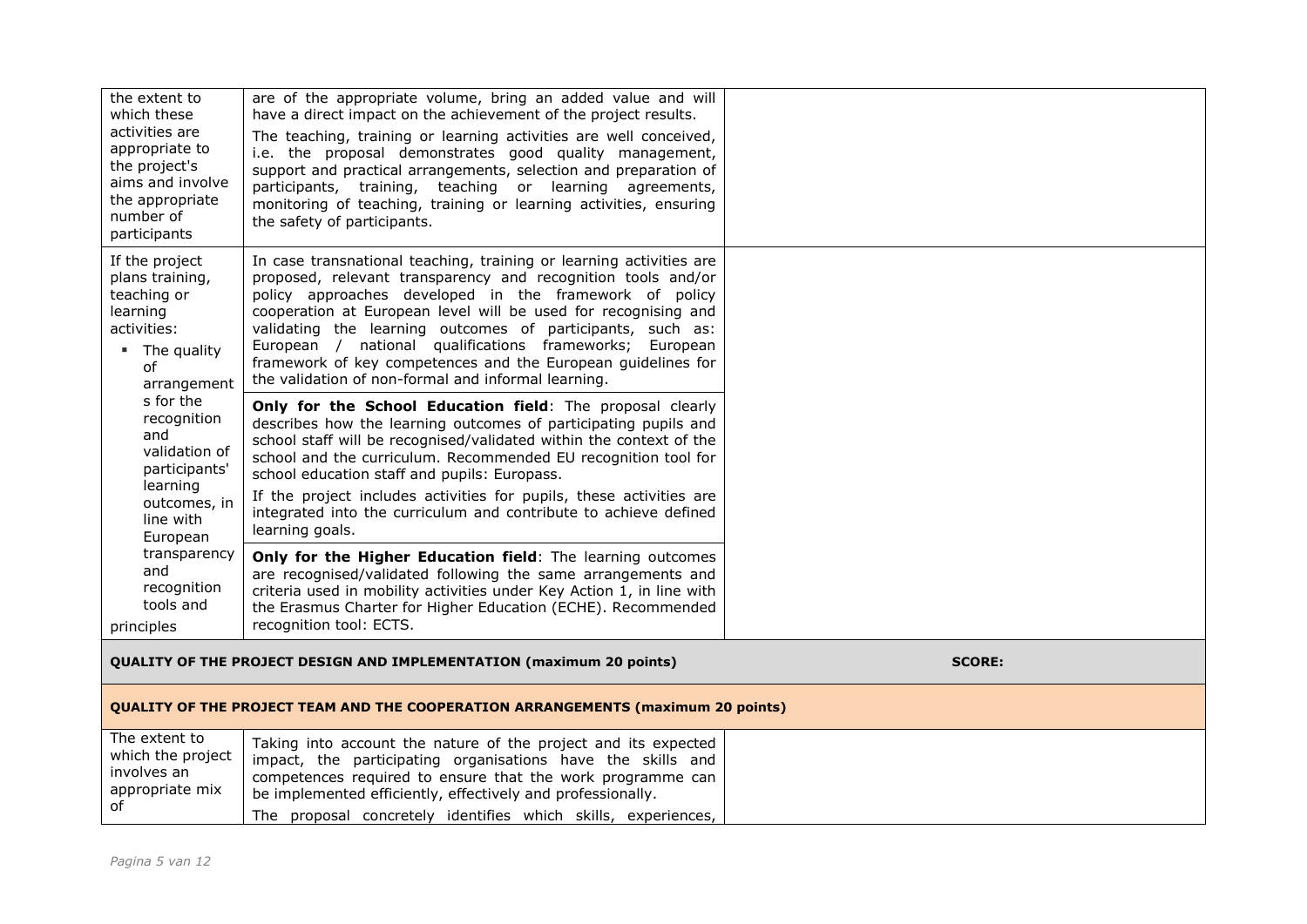| complementary<br>participating<br>organisations<br>with the<br>necessary profile,<br>experience and<br>expertise to<br>successfully<br>deliver all<br>aspects of the<br>project | expertise and management support each of the participating<br>organisations will make available to implement all aspects of the<br>project proposed.<br>The proposal shows that the participating organisations have<br>established and will run a cohesive consortium with active<br>involvement of all partners and with common goals to be<br>achieved.<br>In this respect, the following factors should be taken into<br>consideration during the assessment:<br>• the level of networking, cooperation and commitment of each<br>participating organisation in the project;<br>• the profile and background of participating organisations when<br>the nature or target of the activity would necessitate the<br>possession of certain qualifications;<br>. the capacity of the consortium to ensure effective<br>implementation, follow-up and dissemination of the results<br>achieved through the project.<br>in case of inclusion projects, the capacity and expertise of the<br>consortium to support (where needed) the participation of staff<br>or learners with special needs or fewer opportunities.<br>Only for the School Education field: In Strategic Partnerships<br>for regional cooperation, it is particularly important that the<br>proposal demonstrates the direct involvement and leadership of<br>the project by the local/regional authorities involved. In order to<br>ensure a real and tangible impact for the school education field in<br>the cooperating regions, the Strategic Partnerships for regional<br>cooperation should involve an appropriate mix of schools and<br>organisations from the private sector and civil society that are<br>active in the labour market or in the fields of education, training<br>and youth. The cross-border cooperation should be based on a<br>link between school authorities from at least two Programme<br>countries. Applications for Strategic Partnerships for regional |  |
|---------------------------------------------------------------------------------------------------------------------------------------------------------------------------------|-----------------------------------------------------------------------------------------------------------------------------------------------------------------------------------------------------------------------------------------------------------------------------------------------------------------------------------------------------------------------------------------------------------------------------------------------------------------------------------------------------------------------------------------------------------------------------------------------------------------------------------------------------------------------------------------------------------------------------------------------------------------------------------------------------------------------------------------------------------------------------------------------------------------------------------------------------------------------------------------------------------------------------------------------------------------------------------------------------------------------------------------------------------------------------------------------------------------------------------------------------------------------------------------------------------------------------------------------------------------------------------------------------------------------------------------------------------------------------------------------------------------------------------------------------------------------------------------------------------------------------------------------------------------------------------------------------------------------------------------------------------------------------------------------------------------------------------------------------------------------------------------------------------------------------------------------------------|--|
|                                                                                                                                                                                 | cooperation that do not meet these requirements shall not be<br>considered to have added value in terms of establishing regional<br>cooperation, but they shall be assessed on the merits of the rest                                                                                                                                                                                                                                                                                                                                                                                                                                                                                                                                                                                                                                                                                                                                                                                                                                                                                                                                                                                                                                                                                                                                                                                                                                                                                                                                                                                                                                                                                                                                                                                                                                                                                                                                                     |  |
|                                                                                                                                                                                 | of the project proposal.                                                                                                                                                                                                                                                                                                                                                                                                                                                                                                                                                                                                                                                                                                                                                                                                                                                                                                                                                                                                                                                                                                                                                                                                                                                                                                                                                                                                                                                                                                                                                                                                                                                                                                                                                                                                                                                                                                                                  |  |
| The extent to                                                                                                                                                                   | There is a clear and commonly agreed definition and an                                                                                                                                                                                                                                                                                                                                                                                                                                                                                                                                                                                                                                                                                                                                                                                                                                                                                                                                                                                                                                                                                                                                                                                                                                                                                                                                                                                                                                                                                                                                                                                                                                                                                                                                                                                                                                                                                                    |  |
| which the<br>distribution of                                                                                                                                                    | appropriate distribution of roles and tasks and a balanced<br>participation and input of the participating organisations in the                                                                                                                                                                                                                                                                                                                                                                                                                                                                                                                                                                                                                                                                                                                                                                                                                                                                                                                                                                                                                                                                                                                                                                                                                                                                                                                                                                                                                                                                                                                                                                                                                                                                                                                                                                                                                           |  |
| responsibilities                                                                                                                                                                | implementation of the work programme, taking into account the                                                                                                                                                                                                                                                                                                                                                                                                                                                                                                                                                                                                                                                                                                                                                                                                                                                                                                                                                                                                                                                                                                                                                                                                                                                                                                                                                                                                                                                                                                                                                                                                                                                                                                                                                                                                                                                                                             |  |
| and tasks                                                                                                                                                                       | complementary competencies, the nature of the activities and                                                                                                                                                                                                                                                                                                                                                                                                                                                                                                                                                                                                                                                                                                                                                                                                                                                                                                                                                                                                                                                                                                                                                                                                                                                                                                                                                                                                                                                                                                                                                                                                                                                                                                                                                                                                                                                                                              |  |
| demonstrates the 1                                                                                                                                                              | the know-how of the partners involved.                                                                                                                                                                                                                                                                                                                                                                                                                                                                                                                                                                                                                                                                                                                                                                                                                                                                                                                                                                                                                                                                                                                                                                                                                                                                                                                                                                                                                                                                                                                                                                                                                                                                                                                                                                                                                                                                                                                    |  |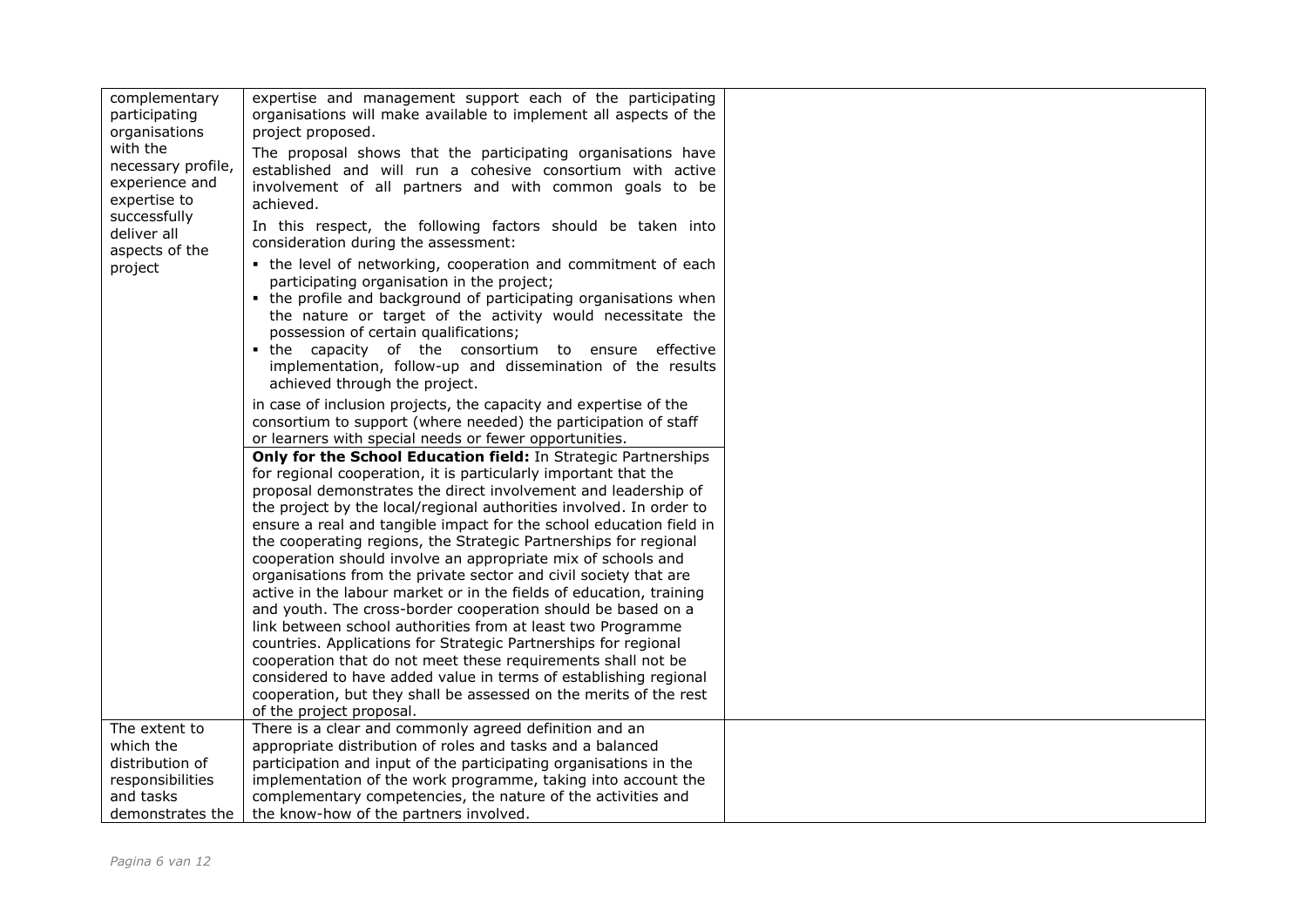| commitment and<br>active<br>contribution of all<br>participating<br>organisations                                                                                                                                                    |                                                                                                                                                                                                                                                                                                                                                                                                                                                                                                                                                           |  |
|--------------------------------------------------------------------------------------------------------------------------------------------------------------------------------------------------------------------------------------|-----------------------------------------------------------------------------------------------------------------------------------------------------------------------------------------------------------------------------------------------------------------------------------------------------------------------------------------------------------------------------------------------------------------------------------------------------------------------------------------------------------------------------------------------------------|--|
| The extent to<br>which, if relevant<br>for the project<br>type, the project<br>involves<br>participation of<br>organisations<br>from different<br>fields of<br>education,<br>training, youth<br>and other socio-<br>economic sectors | If it is necessary for the project's success to use expertise of<br>organisations from different fields, and/or the project intends to<br>impact more than one field of education, training and youth,<br>relevant organisations of all concerned fields participate in the<br>project.<br>The proposal demonstrates convincingly why the participation of<br>the organisations from different fields of education, training,<br>youth and/or other socio-economic sectors is best suited to<br>produce the outputs that respond to the identified needs. |  |
| The extent to<br>which the project<br>involves<br>newcomers to<br>the Action                                                                                                                                                         | The proposal includes one or more participating organisations<br>that are newcomers to this action and on which the impact<br>expected from the participation in the project would be<br>particularly high.                                                                                                                                                                                                                                                                                                                                               |  |
| The existence of<br>effective<br>mechanisms for<br>coordination and<br>communication<br>between the<br>participating<br>organisations, as<br>well as with other<br>relevant<br>stakeholders                                          | The methods of project coordination and means of<br>communication are clearly described in the proposal. They are<br>appropriate for the project to ensure a good cooperation between<br>the participating organisations.<br>Only for the School Education field: The proposal explains if<br>and how eTwinning and/or School Education Gateway will be<br>used to support the implementation of the project.                                                                                                                                             |  |
| If applicable, the<br>extent to which<br>the involvement<br>of a participating<br>organisation from                                                                                                                                  | The participation of organisations from Partner Countries<br>provides genuine added value to the project because of the<br>specific skills, experiences or expertise that these organisations<br>bring to the project and that prove to be essential for the<br>achievement of the project's objectives and/or to ensure a                                                                                                                                                                                                                                |  |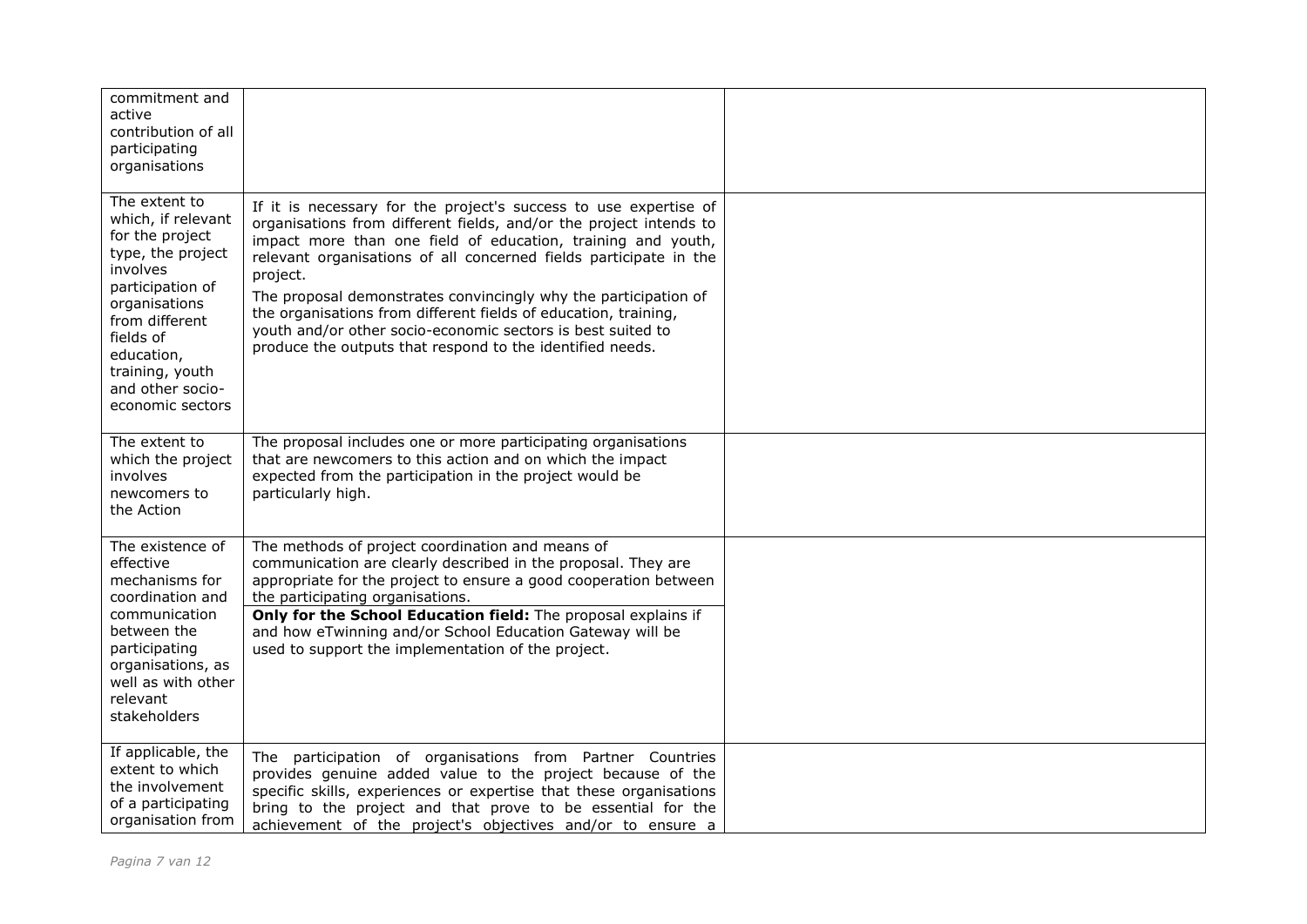| a Partner Country<br>brings an       | significantly higher quality of the project outputs.                                                                                    |               |
|--------------------------------------|-----------------------------------------------------------------------------------------------------------------------------------------|---------------|
| essential added                      | NB: If the proposal does not provide convincing evidence                                                                                |               |
| value to the<br>project (if this     | of such added value of a Partner Country                                                                                                |               |
| condition is not                     | organisation's participation in the project, the<br>proposal must be scored as "Weak" (score between                                    |               |
| fulfilled, the<br>project will not   | 0-9 points) for the award criterion "Quality of the                                                                                     |               |
| be considered for                    | project team and the cooperation arrangements" as a                                                                                     |               |
| selection)                           | whole, and rejected as a consequence.                                                                                                   |               |
|                                      |                                                                                                                                         |               |
|                                      | <b>QUALITY OF THE PROJECT TEAM AND THE COOPERATION ARRANGEMENTS (maximum 20 points)</b>                                                 | <b>SCORE:</b> |
|                                      | <b>IMPACT AND DISSEMINATION (maximum 30 points)</b>                                                                                     |               |
| The quality of                       | The evaluation methods proposed will make it possible to assess                                                                         |               |
| measures for<br>evaluating the       | effectively whether and to which extent the project is producing<br>the intended outcomes.                                              |               |
| outcomes of the                      |                                                                                                                                         |               |
| project                              |                                                                                                                                         |               |
| The potential                        | The project is likely to have a substantial positive impact on the                                                                      |               |
| impact of the<br>project on          | participating organisations and on their staff and/or learners.                                                                         |               |
| participants and                     | The impact of the project on the participants and organisations<br>involved is likely to occur during and remain after the lifetime of  |               |
| participating<br>organisations,      | the project.                                                                                                                            |               |
| during and after                     | The proposal demonstrates which benefits (trans-national,                                                                               |               |
| the project                          | interdisciplinary, cross-field) the proposed cooperation brings to<br>the partners - also in the long run, after Erasmus+ funding, e.g. |               |
| lifetime                             | how it contributes to the internationalisation strategies of the                                                                        |               |
|                                      | participating organisations.                                                                                                            |               |
| The potential<br>impact of the       | The project results have the potential to be transferred and<br>exploited in other European countries.                                  |               |
| project outside<br>the organisations | The proposal identifies relevant stakeholders, including policy-                                                                        |               |
| and individuals                      | makers at the most appropriate level, whether local, regional,<br>national and/or European.                                             |               |
| directly<br>participating in         | Taking due account of the scope and size of the project:                                                                                |               |
| the project, at                      | • it is likely to have a positive impact at local, regional,                                                                            |               |
| local, regional,<br>national and/or  | national and/or European level;                                                                                                         |               |
|                                      | it is likely to lead to innovative developments at system level<br>$\blacksquare$                                                       |               |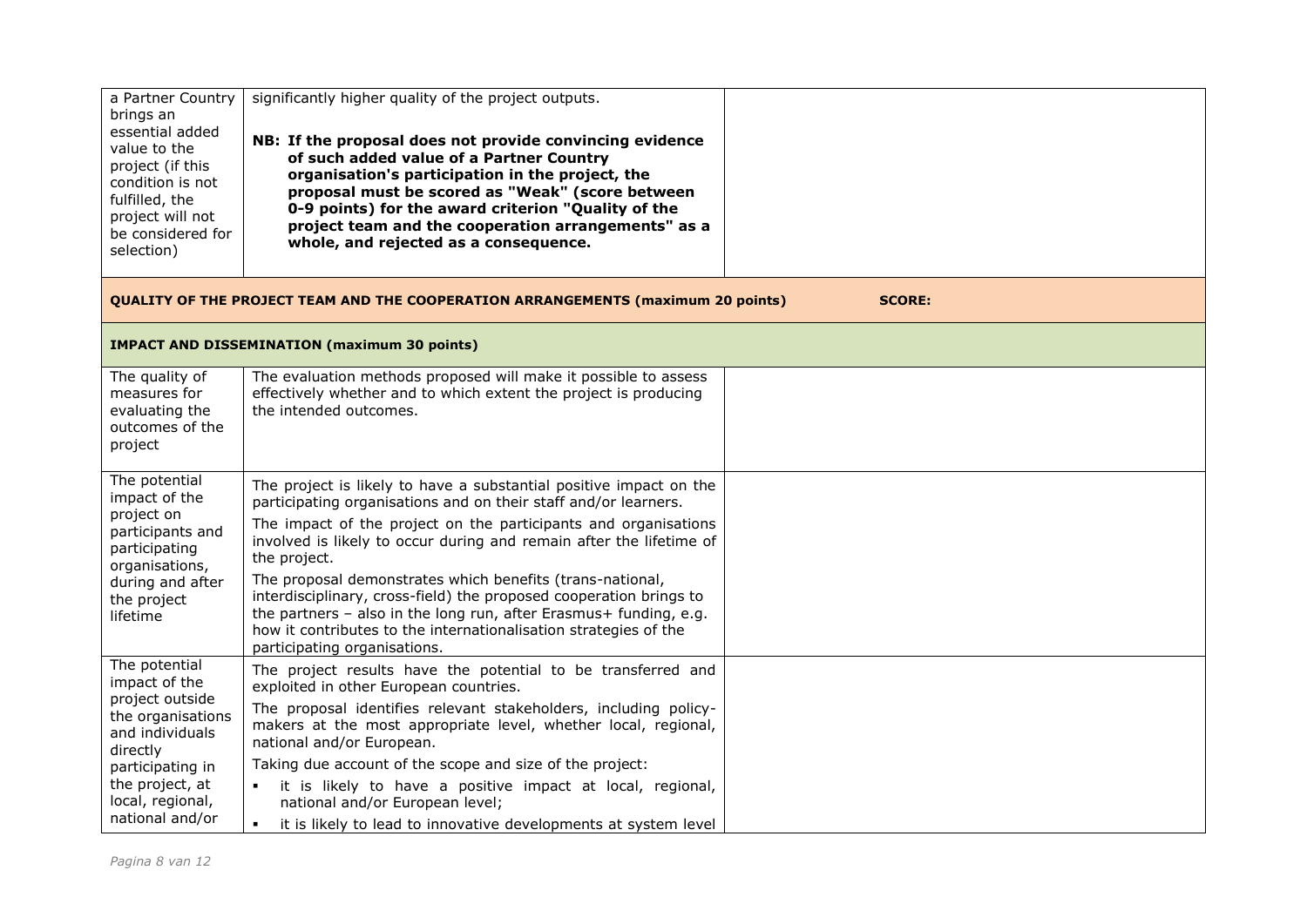| European levels                                                                                                                                                                                                                                                       | and/or provide useful input to policy developments;                                                                                                                                                                                                                                                                                                                                                                                                                                                                                                                                                                                                                                                                                                                                                                                                                                                                                                                          |  |
|-----------------------------------------------------------------------------------------------------------------------------------------------------------------------------------------------------------------------------------------------------------------------|------------------------------------------------------------------------------------------------------------------------------------------------------------------------------------------------------------------------------------------------------------------------------------------------------------------------------------------------------------------------------------------------------------------------------------------------------------------------------------------------------------------------------------------------------------------------------------------------------------------------------------------------------------------------------------------------------------------------------------------------------------------------------------------------------------------------------------------------------------------------------------------------------------------------------------------------------------------------------|--|
|                                                                                                                                                                                                                                                                       | it shows potential for scalability and synergies with other<br>$\blacksquare$<br>Erasmus+ actions and/or other European Programmes.                                                                                                                                                                                                                                                                                                                                                                                                                                                                                                                                                                                                                                                                                                                                                                                                                                          |  |
| The quality of the<br>dissemination<br>plan: the<br>appropriateness<br>and quality of<br>measures aimed<br>at sharing the<br>outcomes of the<br>project within<br>and outside the<br>participating<br>organisations                                                   | The proposal identifies the project results that can be transferred<br>to the relevant target groups.<br>An appropriate and effective set of measures and tools will be<br>used to reach the target groups for dissemination.<br>The planned dissemination and exploitation activities will ensure<br>an optimal use of the results at local, regional, national and/or<br>European level depending on the scope and size of the project.<br>In each of the participating organisations specific and adequate<br>resources are allocated to the dissemination activities.<br>Only for the School Education field: The proposal explains if<br>and how eTwinning and/or School Education Gateway will be<br>used to support the dissemination of the project results, in<br>addition to the use of the Erasmus+ Project Results Platform.<br>For Strategic Partnerships promoting cooperation between<br>local/regional school authorities, it is important that the proposal |  |
|                                                                                                                                                                                                                                                                       | demonstrates that the regional/local authorities will be actively<br>engaged in the dissemination activities in their area.                                                                                                                                                                                                                                                                                                                                                                                                                                                                                                                                                                                                                                                                                                                                                                                                                                                  |  |
| If relevant, the<br>extent to which<br>the proposal<br>describes how<br>the materials,<br>documents and<br>media produced<br>will be made<br>freely available<br>and promoted<br>through open<br>licences, and<br>does not contain<br>disproportionate<br>limitations | If the project foresees tangible results and deliverables,<br>participating organisations will allow open access to materials,<br>documents and media produced within the project.<br>If the proposal foresees limitations to open access, they are not<br>disproportionate and will not significantly affect the dissemination<br>and possible impact of the project.                                                                                                                                                                                                                                                                                                                                                                                                                                                                                                                                                                                                       |  |
| The quality of the<br>plans for<br>ensuring the                                                                                                                                                                                                                       | The project is placed in a perspective that goes beyond the<br>project period. It plans to achieve a multiplier effect and<br>sustainable impact that are within its reach considering the scope                                                                                                                                                                                                                                                                                                                                                                                                                                                                                                                                                                                                                                                                                                                                                                             |  |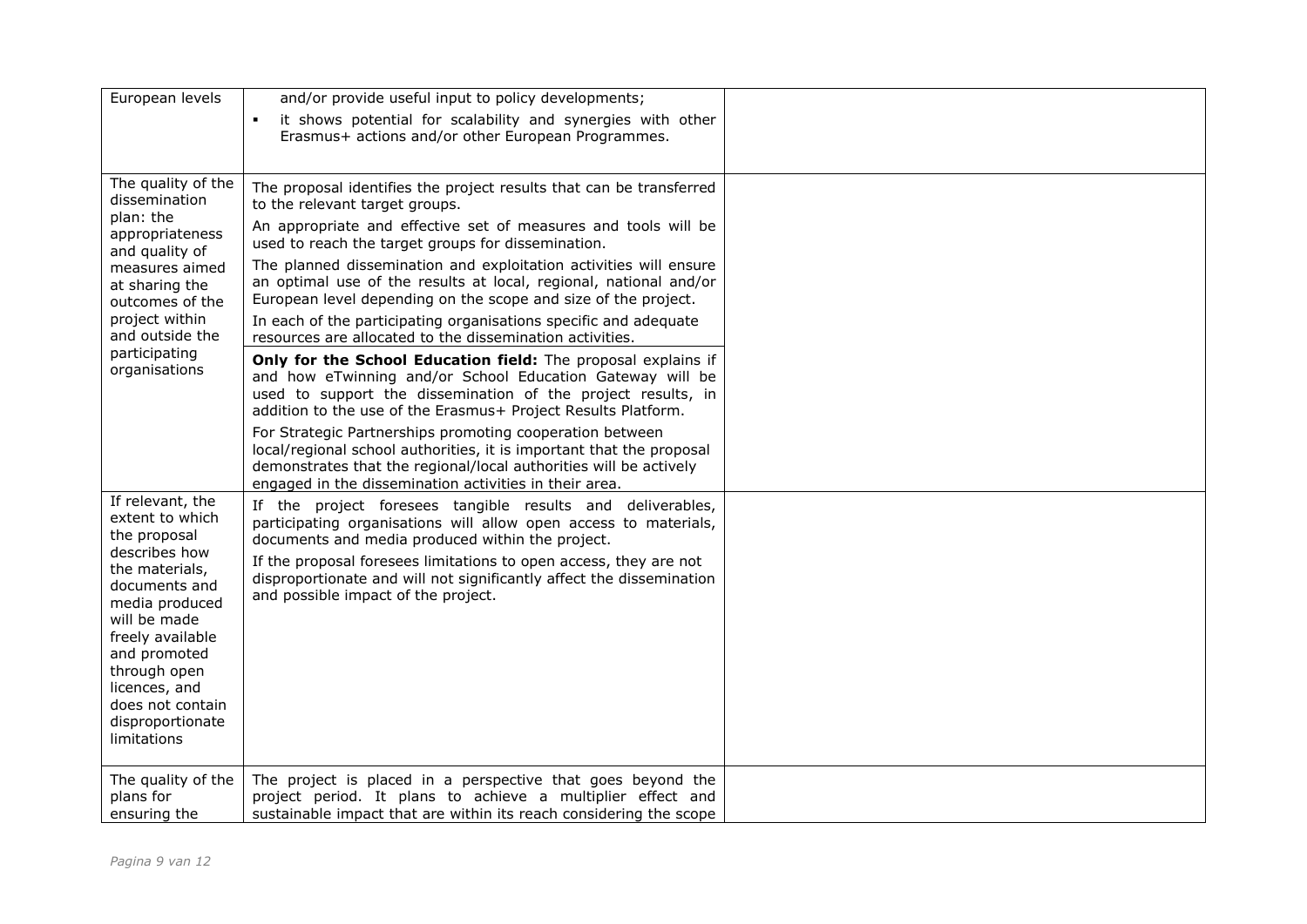| sustainability of                                                               | and size of the project.                                                                                                                                                                                                                                                                            |               |
|---------------------------------------------------------------------------------|-----------------------------------------------------------------------------------------------------------------------------------------------------------------------------------------------------------------------------------------------------------------------------------------------------|---------------|
| the project: its<br>capacity to<br>continue having                              | If relevant for the type of project, its results will be integrated in<br>the management / pedagogical framework of the participating<br>organisations.                                                                                                                                             |               |
| an impact and<br>producing results<br>after the EU<br>grant has been<br>used up | If relevant for the type of project, the participating organisations<br>have the intention and are able to attract external co-funding or<br>other support from diverse sources to ensure sustainability of the<br>activities developed by the project and continued use of outputs<br>and results. |               |
|                                                                                 | <b>Only for the School Education field:</b>                                                                                                                                                                                                                                                         |               |
|                                                                                 | The proposal explains if and how eTwinning and/or School<br>Education Gateway will be used to support the sustainability of<br>the project.                                                                                                                                                         |               |
|                                                                                 | For Strategic Partnerships promoting cooperation between<br>local/regional school authorities, it is important that the proposal<br>demonstrates that the regional/local authorities will continue to<br>sustain the local networks created.                                                        |               |
|                                                                                 | <b>IMPACT AND DISSEMINATION (maximum 30 points)</b>                                                                                                                                                                                                                                                 | <b>SCORE:</b> |
|                                                                                 |                                                                                                                                                                                                                                                                                                     | <b>TOTAL:</b> |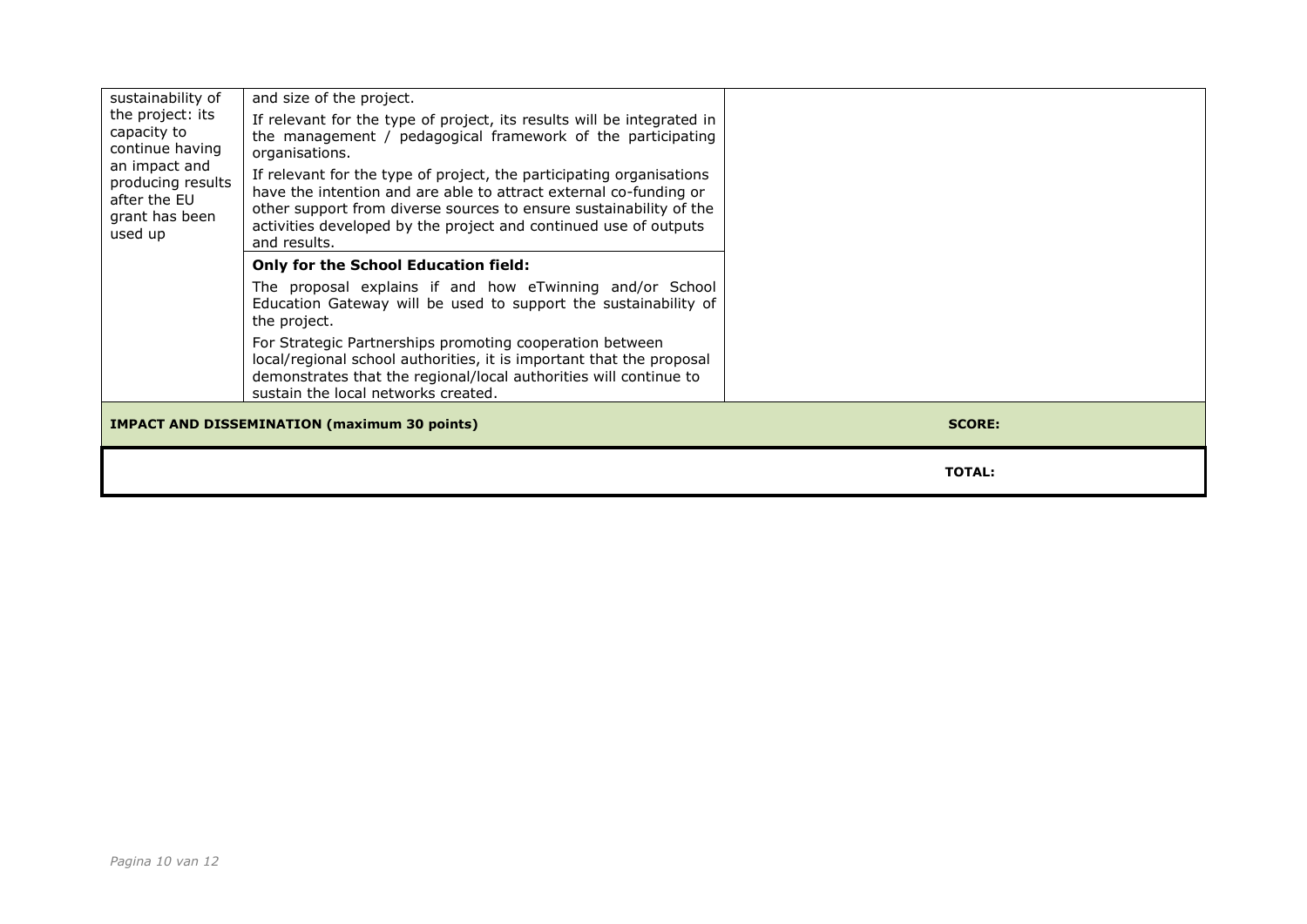**General comments to the applicant**

**General comments to the NA**